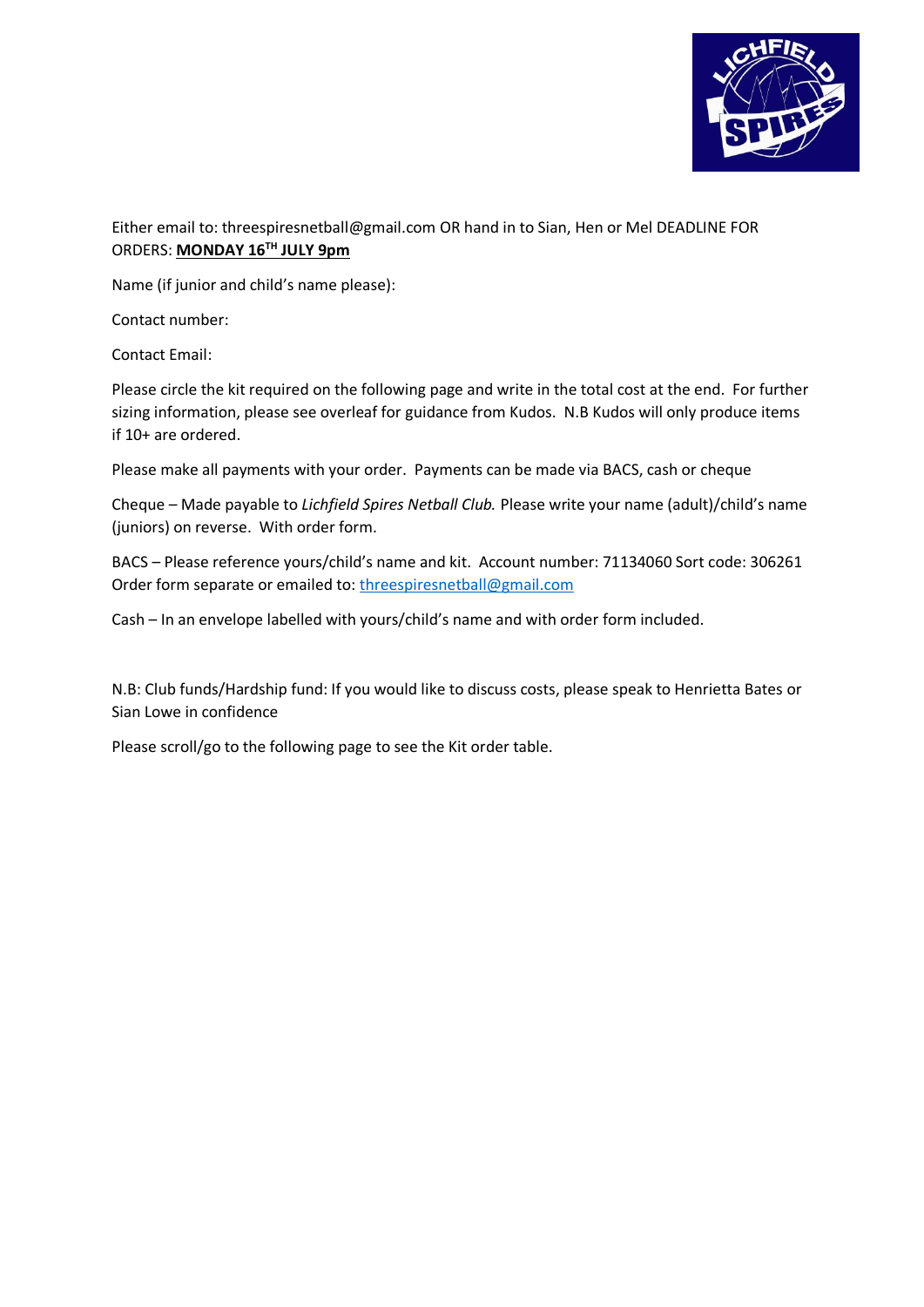

| Kit item                           | Cost<br>(No<br>VAT on<br>junior<br>kits) |              |              |               |                |                 |                                   |                                        |                                                    |                                                |                                     | Quantity |
|------------------------------------|------------------------------------------|--------------|--------------|---------------|----------------|-----------------|-----------------------------------|----------------------------------------|----------------------------------------------------|------------------------------------------------|-------------------------------------|----------|
| Adult<br>Match<br>Top              | £22.50                                   | 6            | 8            | 10            | 12             | 14              | 16                                | 18                                     | 20                                                 | 22                                             |                                     |          |
| Adult<br>Match<br>Skirt            | £25.00                                   | 6            | 8            | 10            | 12             | 14              | 16                                | 18                                     | 20                                                 | 22                                             |                                     |          |
| Adult<br>hoody                     | £39.00                                   | 6            | 8            | 10            | 12             | 14              | 16                                | 18                                     | 20                                                 | 22                                             |                                     |          |
| Adult<br>training<br>t-shirt       | £21.50                                   | 6            | 8            | 10            | 12             | 14              | 16                                | 18                                     | 20                                                 | 22                                             |                                     |          |
| Adult<br>training<br>vest          | £21.00                                   | 6            | 8            | 10            | 12             | 14              | 16                                | 18                                     | 20                                                 | 22                                             |                                     |          |
| Adult<br>polo                      | £25.50                                   | 6            | 8            | 10            | 12             | 14              | 16                                | 18                                     | 20                                                 | 22                                             |                                     |          |
| Adult<br>tracksuit<br>bottoms      | £35.00                                   | 6            | 8            | 10            | 12             | 14              | 16                                | 18                                     | 20                                                 | Leg:<br>Please<br>state in<br>column<br>beside | 28''<br>30''<br>32"<br>34''<br>36'' |          |
| Junior<br>hoody                    | £29.50                                   | $5-$<br>6yrs | $7-$<br>8yrs | $9-$<br>10yrs | $11-$<br>12yrs | $13 -$<br>14yrs | <b>SEE</b><br>ADULT               | <b>SEE</b><br>AD<br>ULT                | <b>SEE</b><br><b>ADUL</b><br>Τ                     | <b>SEE</b><br>ADULT                            |                                     |          |
| Junior<br>polo                     | £21.50                                   | $5-$<br>6yrs | $7-$<br>8yrs | 9-<br>10yrs   | $11-$<br>12yrs | $13 -$<br>14yrs | <b>SEE</b><br><b>ADULT</b>        | <b>SEE</b><br>AD<br>ULT                | <b>SEE</b><br>ADUL<br>T                            | <b>SEE</b><br><b>ADULT</b>                     |                                     |          |
| Junior/<br>Adult<br>match<br>dress | £32.50<br>Adult<br>price =<br>£39.00     | $5-$<br>6yrs | $7-$<br>8yrs | 9-<br>10yrs   | $11-$<br>12yrs | $13 -$<br>14yrs | Please<br>state<br>adult<br>size: | 6,<br>8,<br>10,<br>12,<br>14,<br>16    | Please<br>state<br>length<br>: waist<br>to<br>hem: | 26<br>30<br>34<br>38<br>42                     |                                     |          |
| Junior<br>training<br>t-shirt      | £18.00                                   | $5-$<br>6yrs | $7-$<br>8yrs | $9-$<br>10yrs | $11-$<br>12yrs | $13 -$<br>14yrs | SEE<br>ADULT                      | <b>SEE</b><br>${\sf AD}$<br><b>ULT</b> | SEE<br>ADUL<br>Τ                                   | <b>SEE</b><br><b>ADULT</b>                     |                                     |          |
| Junior<br>training<br>vest         | £17.50                                   | $5-$<br>6yrs | $7-$<br>8yrs | 9-<br>10yrs   | $11-$<br>12yrs | $13 -$<br>14yrs | <b>SEE</b><br>ADULT               | <b>SEE</b><br>AD<br><b>ULT</b>         | SEE<br>ADUL<br>Τ                                   | SEE<br>ADULT                                   |                                     |          |
|                                    | Total                                    |              |              |               |                |                 |                                   |                                        |                                                    |                                                |                                     |          |